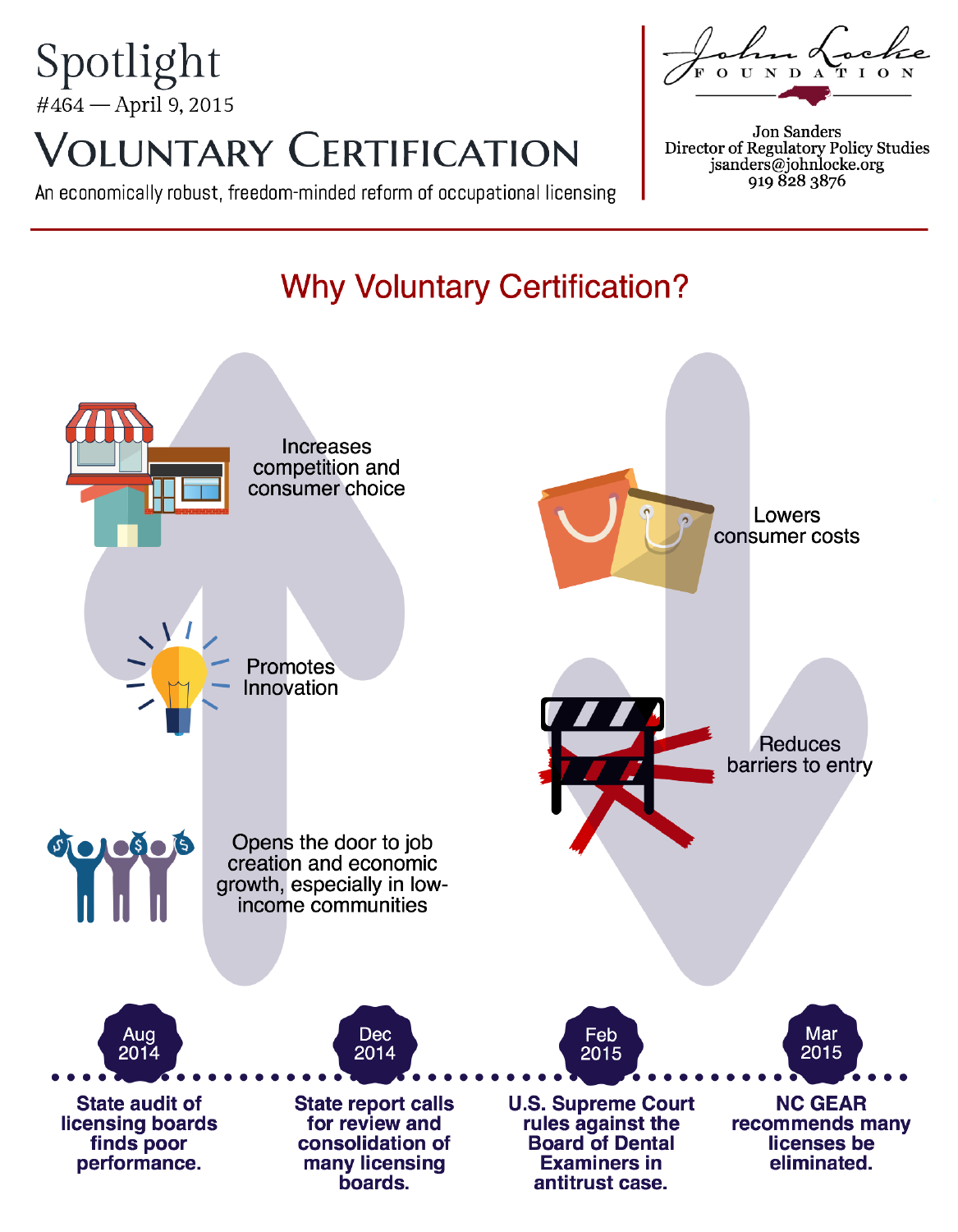**North Carolina has one of the more aggressive**<br>occupational licensing regimes in the nation.<br>That system has recently come under scrutiny<br>in several wavs: occupational licensing regimes in the nation. That system has recently come under scrutiny in several ways:

- In March 2015, Gov. Pat McCrory's North Carolina Government Efficiency and Reform (NC GEAR) program found that "North Carolina imposes more stringent requirements than most other states" but that "many limitations do not match the public safety risk occupations pose." NC GEAR recommended "immediate elimination of occupational licensing requirements that do not provide value to North Carolina citizens."1
- In December 2014, the Program Evaluation Division (PED) of the North Carolina General Assembly identified 55 occupational licensing agencies in the state. PED found insufficient oversight of the agencies and recommended the legislature review 12 agencies' authority to issue licenses and consolidate 10 agencies with others.<sup>2</sup>
- In August 2014, the State Auditor identified 57 boards and found their oversight activities ineffective, their performance unmeasured, and even that the official listing of boards was incomplete.3
- In February 2015, the U.S. Supreme Court ruled that the North Carolina State Board of Dental Examiners had violated federal antitrust laws. The dentistry board had forbidden service providers without dental licenses from offering teethwhitening services.<sup>4</sup> Dentist offices charged from \$400 to \$1,300 for whitening services, while day spas, mall kiosks, and salons charged \$75 to \$125.5

The need for reform beckons, but what kind of reform? Should North Carolina centralize and strengthen state regulation over work even further?

Remember, the North Carolina Constitution — in Article I, Section I — recognizes a *self-evident right* of all people to "the enjoyment of the fruits of their own labor."6

Is there a reform to uphold that right that addresses any legitimate concerns behind licensure? There is. It is voluntary certification, which is used in many other unlicensed fields.

### **The current system: What is occupational licensing?**

An occupational license is basically official permission from a government to let an individual work in a regulated area of business.

This permission slip comes at a cost. The licenseseeker must satisfy the government licensing board's requirements of educational credit, class time logged, entrance exams, and licensing fees. These all cost time and money (tuition and exams fees included). Without the license, the individual cannot legally work in his chosen field.

State licensure is usually justified as ensuring safety and quality of service work. Research findings cast much doubt on licensure's actual effectiveness regarding safety and quality.

The strongest, most consistent finding in the research literature is this: licensing yields higher earnings for licensed professionals by keeping competitors out and prices on consumers high.

Occupational licensing is especially harmful to the poor in many ways, directly and indirectly:

- 1. Higher prices on services burden all consumers but affect the poor the most.
- 2. Costly hurdles to gaining a license keep some would-be practitioners out, especially the poorest.
- 3. Occupational licensing blocks many lowincome people from becoming self-employed entrepreneurs.
- 4. Decades of research has shown that entrepreneurial activity in low-income areas causes a "double dividend" of local job growth and economic growth in areas that need it most.7 By discouraging it, occupational licensing deals a double blow to low-income communities.

Across the states, there are over 1,100 professions subject to state licensing, but only a little over 5 percent are licensed in every state.<sup>8</sup> That means states are in *significant disagreement over which services actually need regulation for safety and quality.*

Spotlight #464, Voluntary Certification 2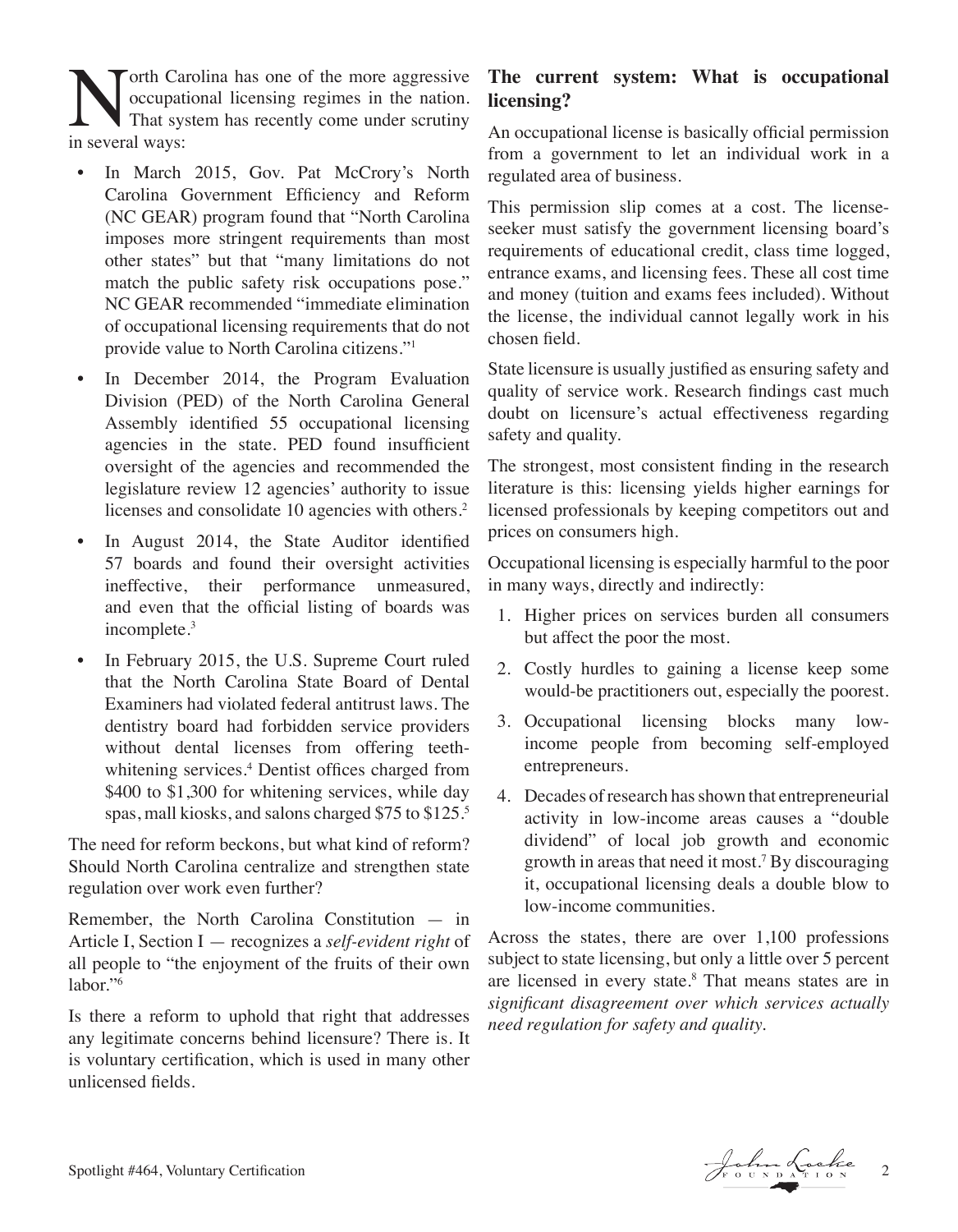#### **The proposed reform: What is voluntary certification?**

Market opportunities exist when consumers want to know which members of a service profession are trustworthy — and when professionals wish to alert potential customers that they can be trusted.

To fill this need, private certification groups emerge. For example, over 300,000 mechanics are certified by the National Institute for Automotive Service Excellence. Over 4,000 locksmiths have been certified by the Associated Locksmiths of America, with another 2,900 still in various stages of the process. Though there was an effort in 2014 to bring behavioral analysts under licensure in North Carolina, a nonprofit Behavioral Analyst Certification Board already offers professional training and certification.9

The certification service and certified professionals work in concert to uphold each other's reputations. To remain a sought-after seal of approval, the service ensures they bestow it only on worthy professionals. For their certification to have its quality guarantee effect to potential customers, the service pros ensure their actions don't detract from it.

Furthermore, the certification service is more able to adjust quickly to changing service dynamics, discard insufficient standards, and adopt new ones more reflective of the work needs. Their market survival depends upon getting the standards right. They are not government outfits that can be only statutorily removed.

Voluntary certification addresses three distinct problems—one that occupational licensing is supposed to address, and the others caused by licensing's failure to address the first problem adequately:

- *Safety and quality*, by letting consumers choose according to their needs and budgets, and so getting closer to actual market concerns.
- *• Economic growth*, especially in poor communities, by not preemptively pricing poor individuals out of entrepreneurship but letting them compete.
- *• More affordable services*, with prices being kept lower through more competition.

The table below illustrates key differences between state licensing of occupations and voluntary private certification.

### **Recommendation: Replace most occupational licensing with voluntary private certification**

North Carolina's aggressive occupational licensing faces considerable concerns about its fairness, efficiency, scope, and more.

A ready answer to these concerns would be to transition most jobs currently under state regulation away from licensure and into voluntary private certification.

This move would inject a great amount of freedom and choice into the market for service professionals and into the labor market as well. It would pay dividends in terms of job creation and help lift low-income individuals and neighborhoods.

It would be another strong signal that North Carolina welcomes business and supports her entrepreneurial risk-takers, big or small.

> *Jon Sanders is Director of Regulatory Studies at the John Locke Foundation.*

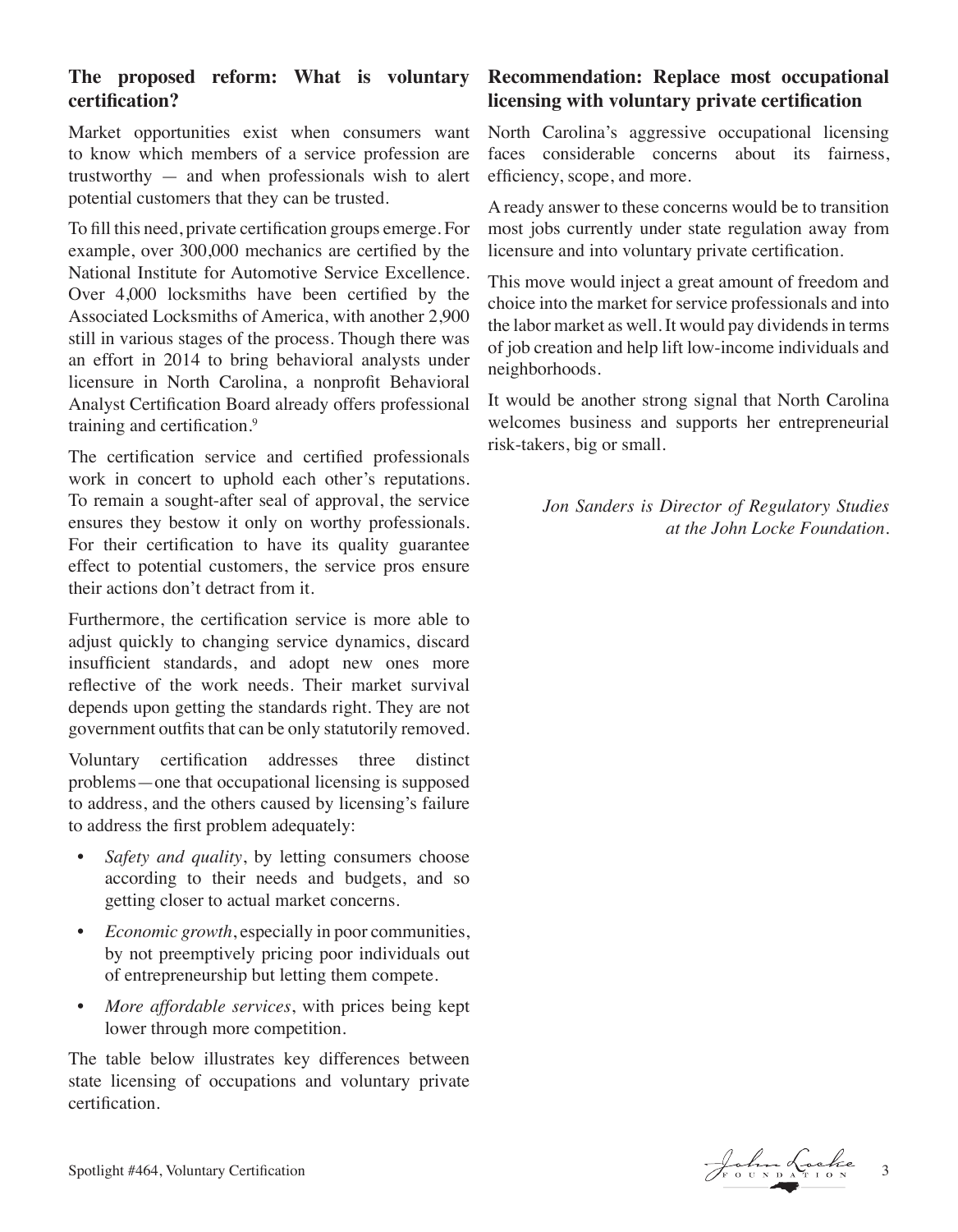| Differences between occupational licensing and voluntary private certification |                                                                                                                                                                                                       |                                                                                                                                                                                                  |
|--------------------------------------------------------------------------------|-------------------------------------------------------------------------------------------------------------------------------------------------------------------------------------------------------|--------------------------------------------------------------------------------------------------------------------------------------------------------------------------------------------------|
|                                                                                | <b>Licensure</b>                                                                                                                                                                                      | <b>Voluntary certification</b>                                                                                                                                                                   |
| <b>Mandatory or choice</b>                                                     | Required by law                                                                                                                                                                                       | Chosen by service provider                                                                                                                                                                       |
| <b>Legality of work</b>                                                        | Illegal to work without license                                                                                                                                                                       | OK to work without certification; crimi-<br>nal to claim certification falsely                                                                                                                   |
| <b>Hurdles</b>                                                                 | Several costly, mandatory hurdles to<br>licensure: licensing board fees, school tu-<br>ition and fees, time in school, qualifying<br>exams (some licenses require several),<br>examination fees, etc. | No mandatory hurdles; decision to pur-<br>sue, satisfy private certification service's<br>requirements a voluntary choice                                                                        |
| <b>Supply of labor</b>                                                         | Fewer service providers, less competition                                                                                                                                                             | More competition, greater range of ser-<br>vice providers                                                                                                                                        |
| <b>Consumer choice</b>                                                         | Less consumer choice                                                                                                                                                                                  | More consumer choice, greater range of<br>service options                                                                                                                                        |
| <b>Earnings</b>                                                                | Wage premium: higher earnings by block-<br>ing competition                                                                                                                                            | No significant wage premium                                                                                                                                                                      |
| <b>Consumer costs</b>                                                          | Higher costs on consumers from con-<br>straint on labor supply                                                                                                                                        | Lower costs on consumers, greater range<br>of choices, service levels                                                                                                                            |
| Low-income entre-<br>preneurship                                               | Especially difficult for low-income indi-<br>viduals to join the industry                                                                                                                             | More receptive to low-income individuals<br>choosing to join the industry                                                                                                                        |
| Low-income commu-<br>nities                                                    | Harmed in several ways: higher service<br>costs, less entrepreneurial opportunities,<br>"double blow" against local job creation<br>and local economic growth                                         | Helped in several ways: lower service<br>costs, choice of service levels, more<br>entrepreneurial opportunities, and the<br>"double dividend" of local job creation<br>and local economic growth |
| <b>Black market</b>                                                            | More illegal, under-the-table work from<br>higher consumer costs                                                                                                                                      | Less illegal, under-the-table work                                                                                                                                                               |
| <b>Safety and quality</b>                                                      | Safety, quality effects are doubtful - re-<br>search finds little evidence of safety, qual-<br>ity enhancements                                                                                       | No apparent harm to safety or quality;<br>gets closer to market concerns over safety<br>and quality                                                                                              |
| <b>Innovation</b>                                                              | Resists innovation and improvement                                                                                                                                                                    | Encourages innovation, lets the market<br>reward new, better service discoveries and<br>improvements                                                                                             |
| <b>Antitrust</b>                                                               | Could even violate antitrust laws                                                                                                                                                                     | No risk of antitrust violation                                                                                                                                                                   |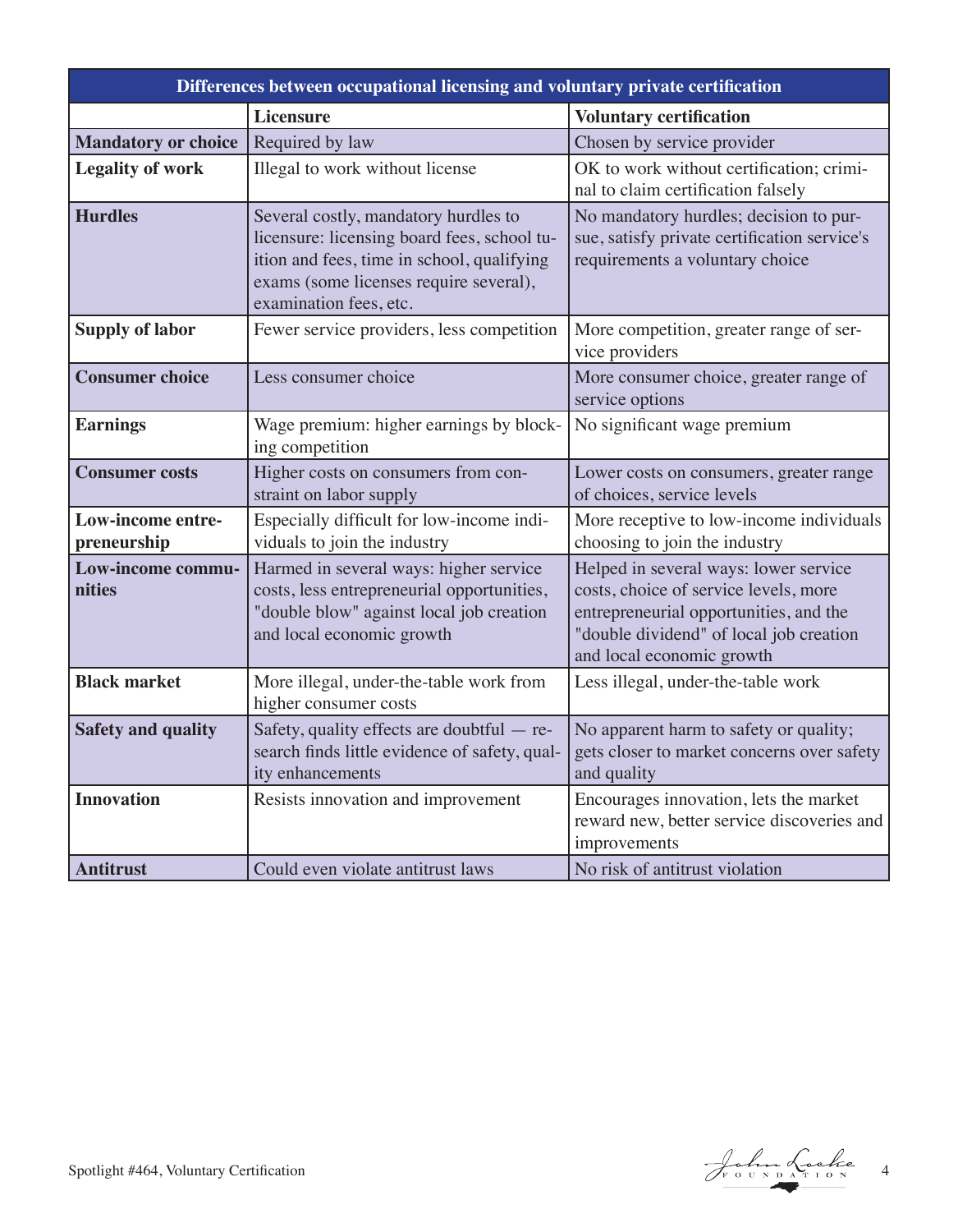#### **Appendix: Low-income entrepreneurship and voluntary certification**

Entrepreneurial activity holds significant importance not just to low-income entrepreneurs starting at the bottom rungs, but also to their communities. According to newly published research by Stephen Slivinski, Research Fellow at the Center for the Study of Economic Liberty, Arizona State University:

*… one of the most important lessons from the past 20 years is how entrepreneurial activity offers an avenue out of poverty for many. As decades of studies show, entrepreneurs can be extremely effective in fostering local job creation and driving economic growth.*

*Such cases are often found in low-income areas and immigrant communities. As Federal Reserve Bank of Kansas City economist Kelly Edmiston writes:* 

*"Entrepreneurship may yield a double dividend in low and moderate income communities. Many of the retail and services establishments available in higher income areas, such as grocery stores, often are not available to low and moderate income people … [who also] face transportation challenges. Entrepreneurial activity not only provides income to the entrepreneurs and perhaps others in the community, but also provides needed goods and services."*

*Some studies have noted that large shares of entrepreneurs are centered in industries that rely on low-wage workers—often the type of workers who find themselves below the poverty line, making those potential workers the most likely new hires for an entrepreneur. …* 

*University of Michigan's Panel Survey of Entrepreneurial Dynamics indicates that 38 percent of "nascent entrepreneurs," defined as those actively involved in the creation of new business ventures, live in low- and moderateincome areas. And around 45 percent of those live in low- income neighborhoods. In total, about 8 percent of "nascent entrepreneurs" live in households with below-poverty-level income.*

*It is for these classes of families that entrepreneurial endeavors are the most important.* 

*Evidence of how entrepreneurship can be a ladder out of poverty comes from the Aspen Institute. Researchers there conducted a five-year survey in the mid-1990s, following more than 1,500 low-income entrepreneurs across the nation. Close to three-fourths (72%) of those low-income entrepreneurs experienced an increase in their household income between \$8,000 and \$22,374. Their household assets increased by an average of more than \$15,000 over five years. Perhaps most impressive, more than half (53%) had moved out of poverty in five years. Additionally, those who were on welfare before becoming entrepreneurs were able to generate enough income on their own that, on average, the amount of public assistance they accepted declined by 61 percent.10*

This ladder-out-of-poverty effect is even more impressive for low-income black entrepreneurs over the long term, as researchers Douglas Holtz-Eakin, Harvey S. Rosen, and Robert Weathers found:

*… for individuals who began toward the bottom of the earnings distribution, continuous experience with self-employment was a successful strategy for moving ahead (relative to wage-earners), both in the short- and long-term. The result is just the opposite for those who started out toward the top—continuous experience with self-employment led to a fall in their relative positions. …*

*With respect to blacks, the most striking phenomenon is the difference between the shortterm and long-term effects of experience with selfemployment. In the short-term, the effects were often negative, and dramatically so for those who began in the middle of the earnings distribution and exited from self-employment. However, when we look at longer term effects of experience with self-employment, the impact was generally positive and sometimes substantially so. Importantly, continuous experience with self-employment led to very large improvements for blacks who started toward the bottom of the earning distribution. …*

*A striking result is that, on average, entrepreneurship was a more successful long-term strategy for blacks than for non-blacks,* ceteris paribus*. 11*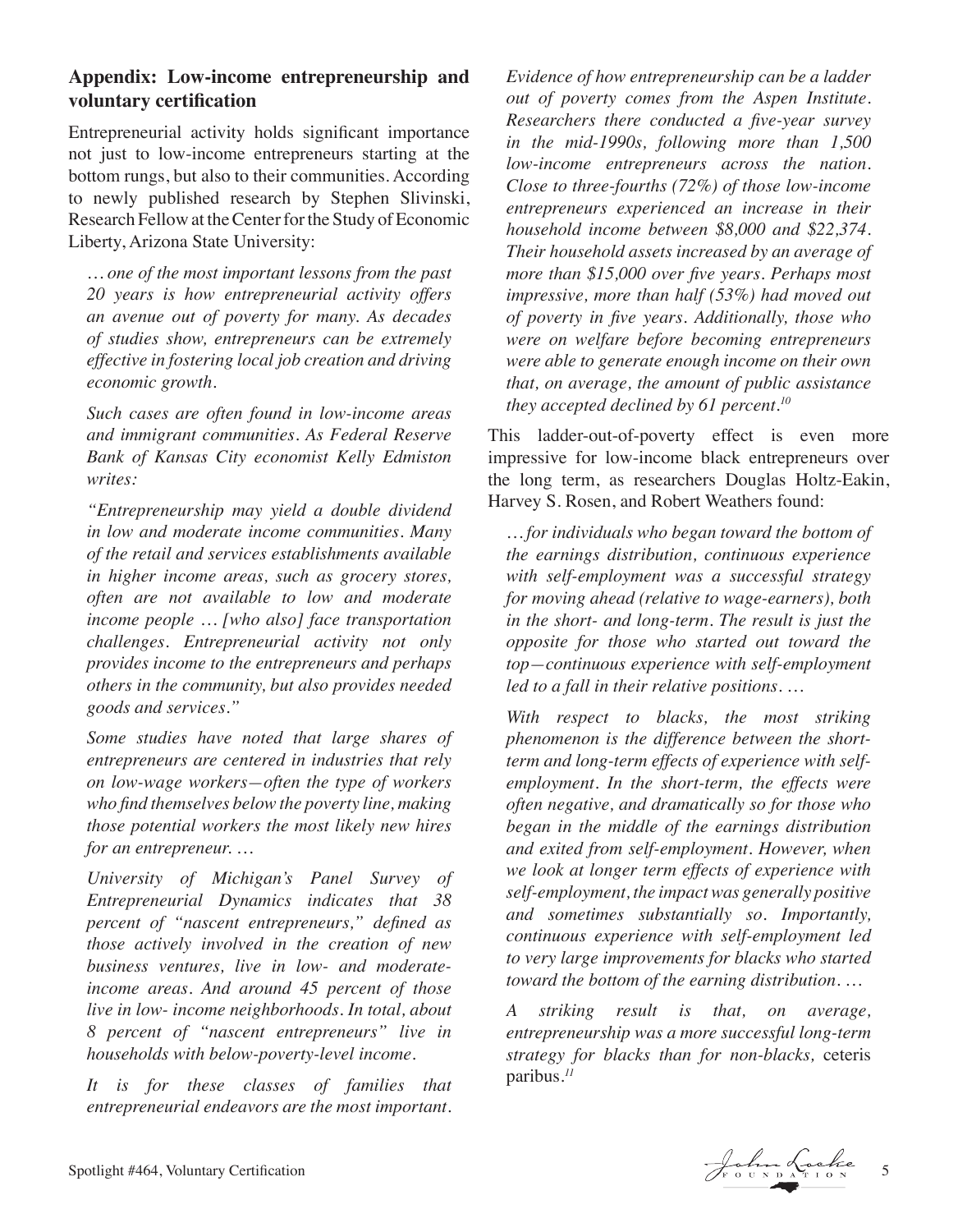Consider then the lost entrepreneurship opportunities, the lost "double dividends" in low-income communities, especially in an aggressive licensing state. Research by University of Minnesota labor economist Morris Kleiner, the nation's foremost expert in occupational licensing, estimates the lost jobs and higher consumer costs nationally that, if viewed from the reform side, suggests large gains in jobs and consumer savings:

*While it is not possible to precisely estimate the effects of substantially reducing occupational licensing, the current evidence suggests that such a reduction could translate into significantly higher employment, better job matches, and improved customer satisfaction. Low-income consumers, in particular, would benefit because reduced barriers to entry would reduce the prices of services provided (Shapiro 1986; Cox and Foster 1990). Suppose that the entire 15 percent wage premium for licensing is from rents (as opposed to human capital), labor supply is perfectly elastic, and the labor demand elasticity is 0.5. There are approximately 38 million licensed workers in the United States with average annual earnings of \$41,000. Under these assumptions, licensing results in 2.85 million fewer jobs with an annual cost to consumers of \$203 billion.12*

Those would be offset somewhat by possible benefits from licensing. Nevertheless, the quickest policy option to produce these gains is voluntary private certification. As Kleiner wrote,

*Finally, in thinking about the policy implications of empirical research in this area, it is important always to keep in mind the policy option of certification. This potential substitute for licensing allows consumers or employers to choose whether they are willing to pay a higher wage for someone with greater state-documented skills relative to someone with fewer job characteristics. It is plausible to believe that certification would have lesser effects on the prices charged or the wages of an occupation, because it would not restrict supply as tightly, and also that it would have lesser effects on quality. Thus, it offers an intermediate choice between the extremes of no state role in qualifications at all and the absolute requirement of having a license before working at certain occupations.13*

Certification is protected by the government through criminal fraud law, as noted by Byron Schlomach, director of the Center for Economic Prosperity at the Goldwater Institute, who wrote:

*However, certification does not preclude anyone from practicing a profession. It only precludes someone from claiming a certification. Not unlike companies that pursue the UL label, private professionals will have an incentive to band together and create professional standards outside of government as long as they know their efforts will be protected without necessarily going through the high costs of civil litigation. The potential is that there might be competing certifying organizations. This potential is already witnessed with the simultaneous existence of medical doctors, osteopaths, and podiatrists as licensed professions—all with hospital privileges. With certification, though, other types of health professionals with hospital privileges could more easily arise.14*

Private professionals are indeed spontaneously banding together to create and police their own professional standards. Certification is in fact proliferating in unlicensed fields, including especially newer fields. Pam Brinegar, the executive director of the Council on Licensure, Enforcement, and Regulation, as affiliate of The Council of State Governments, described it this way:

*… emerging professions increasingly evaluate and certify practitioners through private sector voluntary credentialing organizations. These organizations usually require that members meet standards of professional practice, codes of ethics and continuing education. They also may have mechanisms for professional discipline and are likely to require recertification of credential holders. Many voluntary groups submit their certification programs to a third-party accreditation organization such as the National Organization for Competency Assurance or the American National Standards Institute to ensure that their programs are properly structured to ensure protection of consumers.*

In other words, even the private certification programs themselves seek third-party assurance of their standards.<sup>15</sup>

Spotlight #464, Voluntary Certification 6